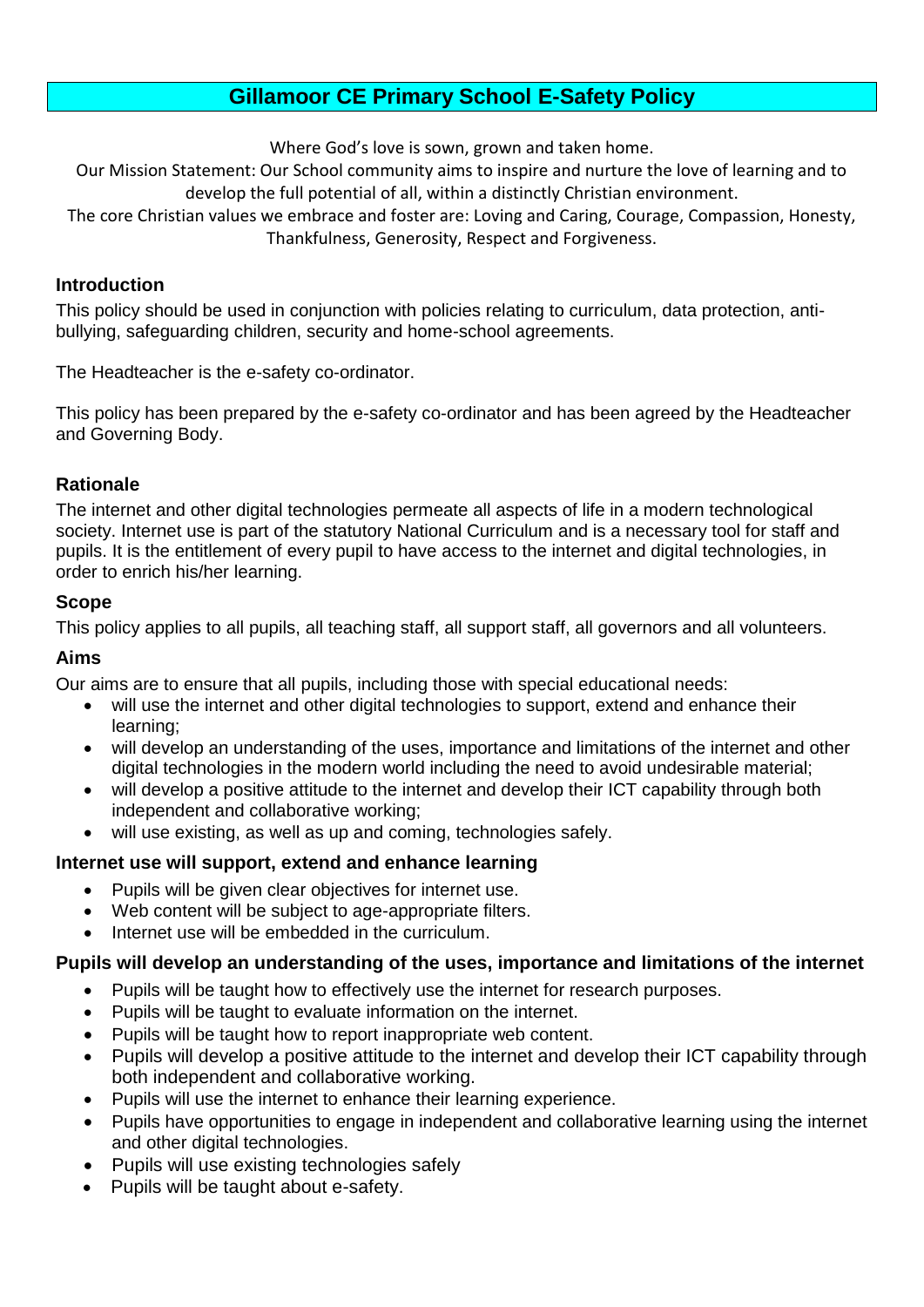## **Data Protection**

• There is a separate Data Protection policy.

## **E-mail**

- Pupils and staff will only use approved e-mail accounts when using the school network.
- Pupils will tell a member of staff if they receive inappropriate e-mail communications.
- Pupils will only use e-mail for approved activities.

### **Internet Access**

- Staff will read and sign the *NYCC Acceptable Use Policy – ICT and e-Technology* before using any school ICT resource.
- Parents will read and sign an internet access consent form and Acceptable Use Policy before their children are given access to internet resources.
- Pupils will be taught to use the internet responsibly and to report any inappropriate content to a responsible adult.

### **Mobile Phones and other handheld technology**

Pupils are only permitted to have mobile phones or other personal handheld technology in school with the permission of the Headteacher. When pupils are using mobile technology (their own or that provided by the school) they will be required to follow the school's Acceptable Use Policy (AUP). Such items can be confiscated by school staff if they have reason to think that they are being used to compromise the wellbeing and safety of others (*Education and Inspections Act 2006, Sections 90, 91 and 94)*.

### **School Website and Published Content**

- There is a separate website policy.
- All staff who edit website content must read and sign this policy.

## **Systems Security**

ICT systems security will be regularly reviewed with support from Schools ICT.

### **Web Filtering**

- The school will work with Schools ICT to ensure that appropriate filtering is in place.
- Pupils will report any inappropriate content accessed to an appropriate member of staff.

### **Communication of the e-safety policy to pupils**

- Pupils will read (or be read) and sign the age-appropriate Internet Acceptable Use Policy before using these resources.
- E-safety rules will be posted in each room where a computer is used.
- Pupils will be informed that internet use will be monitored.
- e-Safety will be included in the curriculum and regularly revisited

### **Communication of the e-safety policy to staff**

- The e-safety and acceptable use policies will be given to all new members of staff as part of the staff handbook.
- The e-safety and acceptable use policies will be signed by all staff and discussed with them at least annually.
- Staff will be informed that internet use will be monitored.

### **Communication of the e-safety policy to parents/carers**

- The acceptable use policies will be available in the school prospectus and on the school website.
- The school website will include a list of e-safety resources and information for parents to access.
- Parents will be asked to sign a home-school agreement when their children join the school. This will include acceptable use policies relating to the internet and other digital technologies.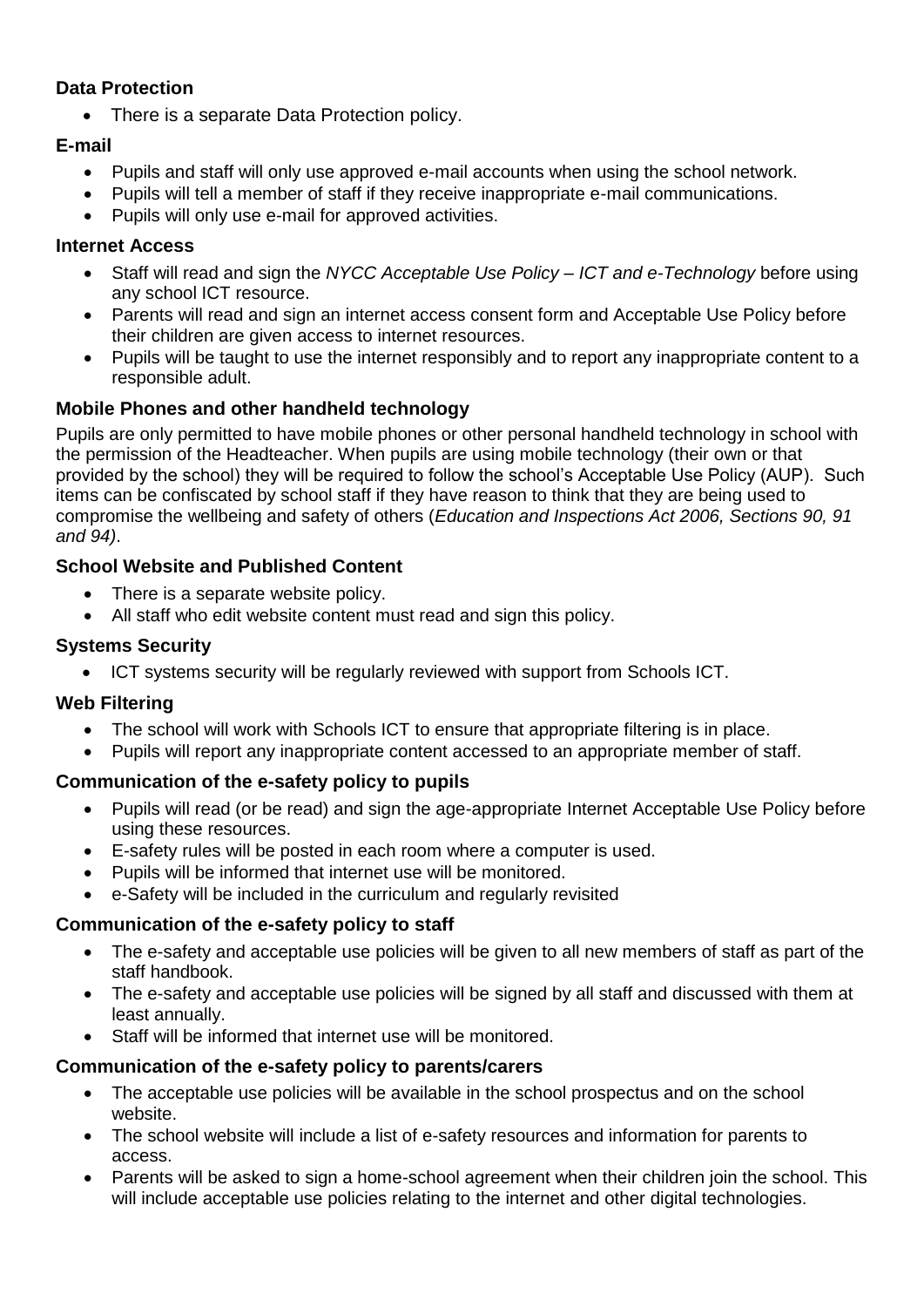The school will communicate and publicise e-safety issues to parents through the school newsletter and website.

### **e-safety Complaints**

- Instances of pupil internet misuse should be reported to a member of staff.
- Staff will be trained so they are able to deal with e-Safety incidents. They must log incidents reported to them and if necessary refer the matter to a senior member of staff.
- Instances of staff internet or Learning Platform misuse should be reported to, and will be dealt with by, the Headteacher.
- Pupils and parents will be informed of the consequences of internet and/or Learning Platform misuse.

## **Whole-School Responsibilities for Internet Safety**

### **Headteacher**

- Responsible for e-safety issues within the school.
- Ensure that developments at Local Authority level are communicated to staff.
- Ensure that the Governing Body is informed of e-safety issues and policies.
- Ensure that appropriate funding is allocated to support e-safety activities throughout the school.

# **e-Safety co-ordinator (ideally as part of a wider child protection role)**

- Primary responsibility: establish and maintain a safe ICT learning environment.
- Establish and maintain a school-wide e-safety programme.
- Work with staff to develop, and review, e-safety policies and procedures.
- Respond to e-safety policy breaches in an appropriate and consistent manner in line with protocols set out in policies, and maintain an incident log.
- Form a school e-safety management team to review the effectiveness and impact of the policy.
- Establish and maintain a staff professional development programme relating to e-Safety.
- Develop a parental awareness programme.
- Develop an understanding of relevant legislation and take responsibility for their professional development in this area.

# **Governing Body**

- Appoint an e-Safety Governor who will ensure that e-safety is included as part of the regular review of child protection and health and safety policies.
- Support the Headteacher in establishing and implementing policies, systems and procedures for ensuring a safe ICT learning environment.
- Ensure that appropriate funding is authorised for e-safety solutions, training and other activities as recommended by the Headteacher and/or designated e-safety co-ordinator (as part of the wider remit of the Governing Body with regards to school budgets).
- Promote e-safety to parents and provide updates on e-safety policies within the statutory 'security' section of the annual report.

# **Teaching and Support Staff**

- Contribute to the development of e-safety policies.
- Adhere to acceptable use policies.
- Take responsibility for the security of data.
- Develop an awareness of e-safety issues, and how they relate to pupils in their care.
- Model good practice in using new and emerging technologies.
- Include e-safety regularly in the curriculum.
- Deal with e-Safety issues they become aware of and know when and how to escalate incidents.
- Maintain a professional level of conduct in their personal use of technology, both within and outside school.
- Take responsibility for their professional development in this area.